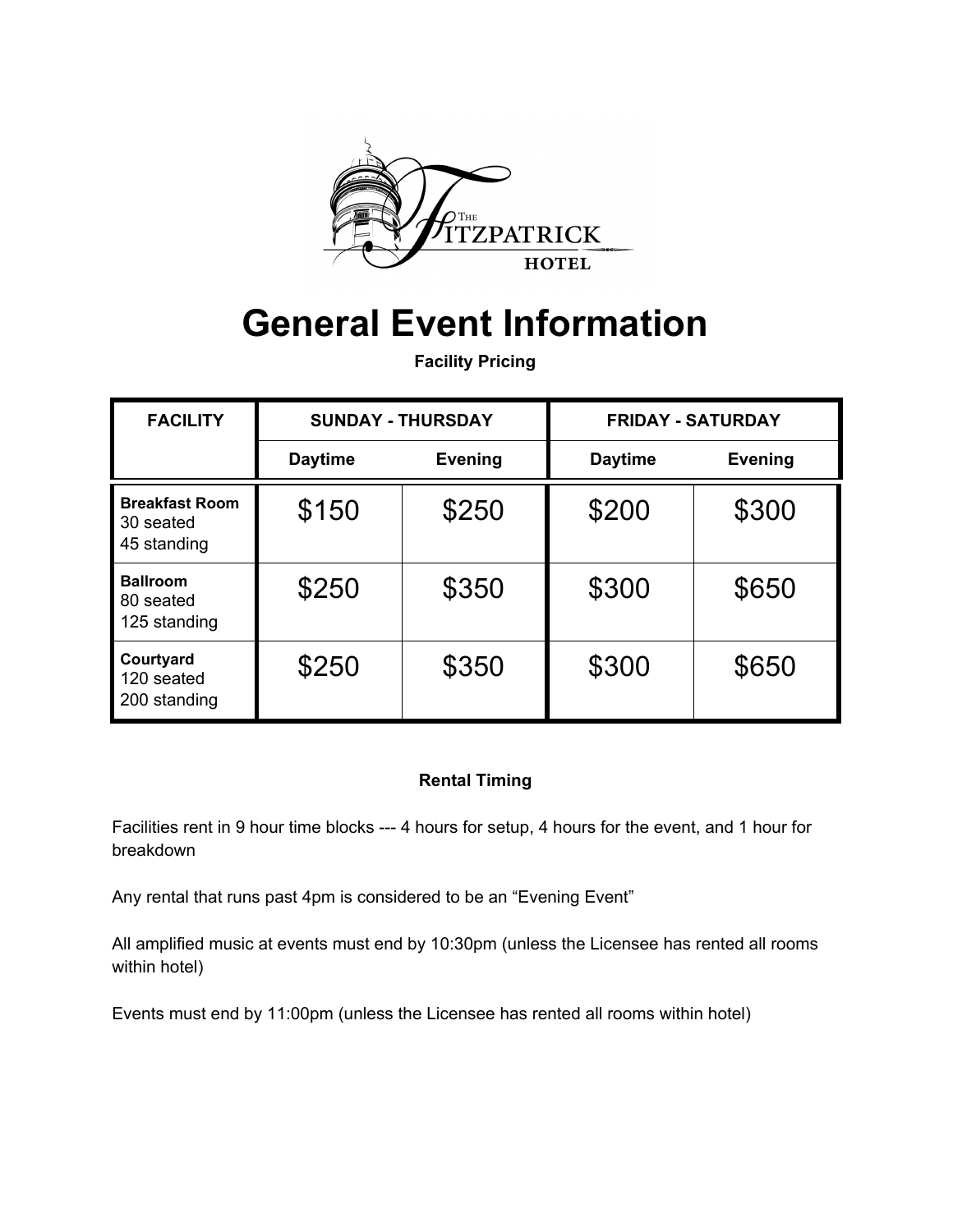## **Deposit + Payments**

A non-refundable deposit of 1/2 of the facility rental rate is due at the time of booking. Final guest count and remaining balance due 1 week out from event date.

## **Facility Rental Includes**

- Assorted Banquet Tables
- Banquet-Style Chairs
- Podium and Mic (if needed)
- Wifi
- Access to catering kitchen

## **Alcohol Policy**

The Fitzpatrick holds the sole on-site alcohol license. Any alcohol consumed in our event facilities must be provided by The Fitzpatrick. Various alcohol packages and pricing are available. Please inquire with your salesperson for more information.

Outside alcohol violates our on site license and is not allowed.

Alcohol guest count guarantees are due 7 days out from the event and cannot decrease beyond that point. The guest count can, however, increase up until 48 hours out from event.

Pre-paid, hosted bars include a licensed and insured bartender. Consumption, cash or ticketed bars will incur a \$100 bartender fee for the 4 hour event to cover labor.

#### **Event Insurance**

Event liability insurance is required for all events hosted at the historic Fitzpatrick Hotel. General liability special event insurance is used to protect the insured against property damage, bodily injury, etc. that may occur at your event.

A certificate of liability (minimum \$1 million dollars) is required. The following companies must be listed as 'additional insured':

- Real Estate Advisory
- The Fitzpatrick Hotel

Proof of insurance must be provided 7 days out from event date with final guest count and final Payment.